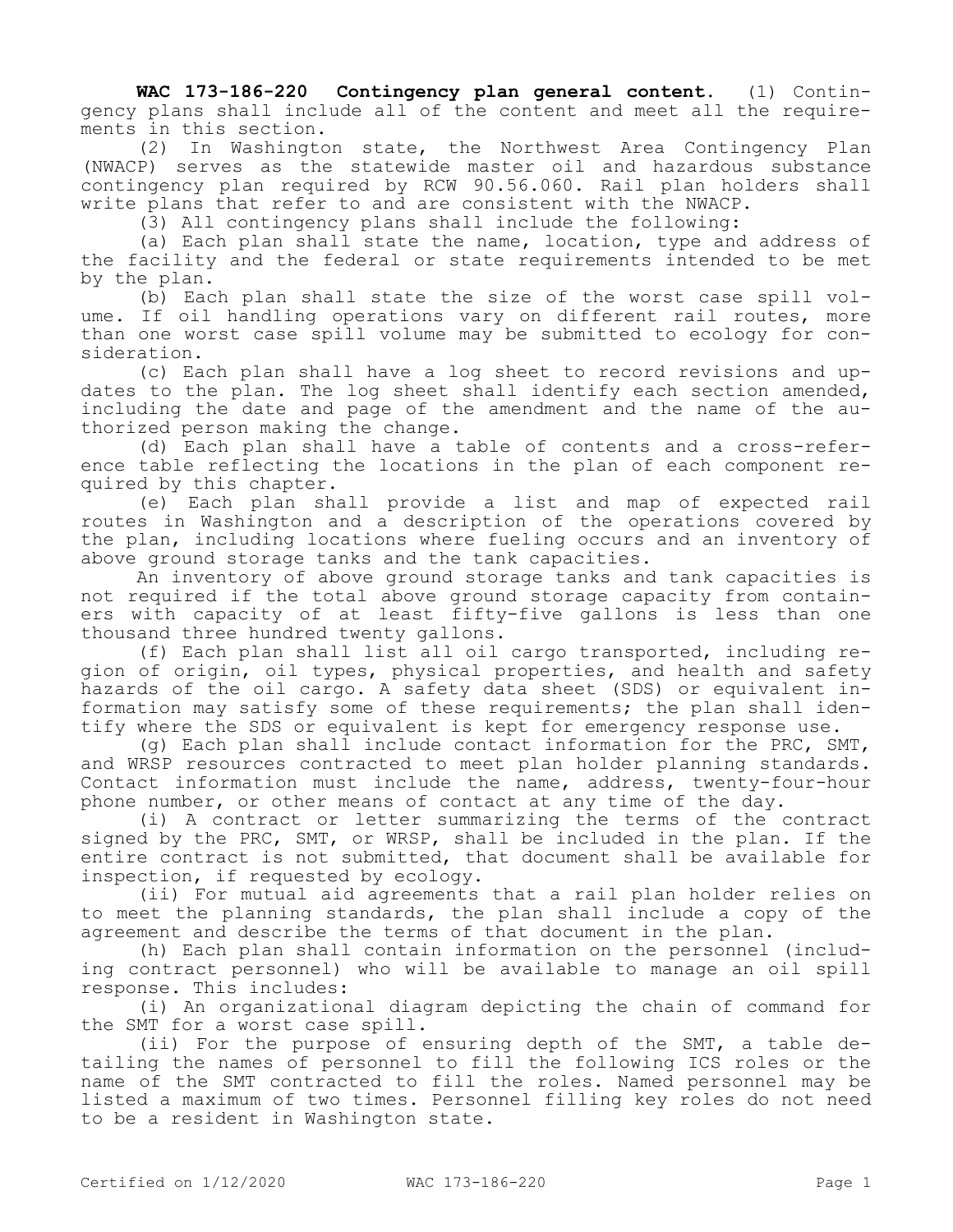| <b>ICS Position</b>                     | Name | Name | <b>Name</b> |
|-----------------------------------------|------|------|-------------|
| Responsible party incident<br>commander |      |      |             |
| Public information officer              |      |      |             |
| Liaison officer                         |      |      |             |
| Safety officer                          |      |      |             |
| Operations section chief                |      |      |             |
| Planning section chief                  |      |      |             |
| Finance section chief                   |      |      |             |
| Logistics section chief                 |      |      |             |
| Situation unit leader                   |      | X    | X           |
| Resources unit leader                   |      | X    | X           |
| Documentation unit leader               |      | X    | X           |
| Environmental unit leader               |      | X    | X           |
| Air operations branch<br>director       |      | X    | X           |

X = Not required

The plan must identify incident commanders, if located out-ofstate, that could arrive in state by six hours to form unified command. If a response contractor or SMT is used to fill positions, they must have an approved application on file with the state and they must agree in writing, either through contract or other approvable means, to staff the positions. In this case, the name of the contractor or SMT may be used in the table rather than an individual.

If the entire contract for additional SMT support is not included in the plan, that document shall be made available for inspection, if requested by ecology.

(iii) A detailed description of the planning process or a reference to the incident management handbook with planning process descriptions and meeting agendas. A job description for each spill management position or a reference to the incident management handbook with position descriptions; except if the rail plan holder follows without deviation the planning process or job descriptions contained in the NWACP. If the planning process or job descriptions are consistent with those contained in the NWACP, then the rail plan holder may reference the NWACP rather than repeat the information.

(iv) Include a description of the type and frequency of training that the spill management team receives, which shall include at a minimum, dependent on the position, ICS, NWACP policies, use and location of geographic response plans (GRPs), the contents of the plan and worker health and safety. New employees shall complete the training program prior to being assigned job responsibilities which require participation in emergency response situations.

(i) Each plan shall include procedures for immediately notifying appropriate parties that a spill or a substantial threat of a spill has occurred. The procedures shall establish a clear order of priority for immediate notification and include:

(i) A list of the names and phone numbers of required notifications to government agencies, response contractors and spill management team members. The notification section shall include names and phone numbers, except that the portion of the list containing internal call down information need not be included in the plan, but shall be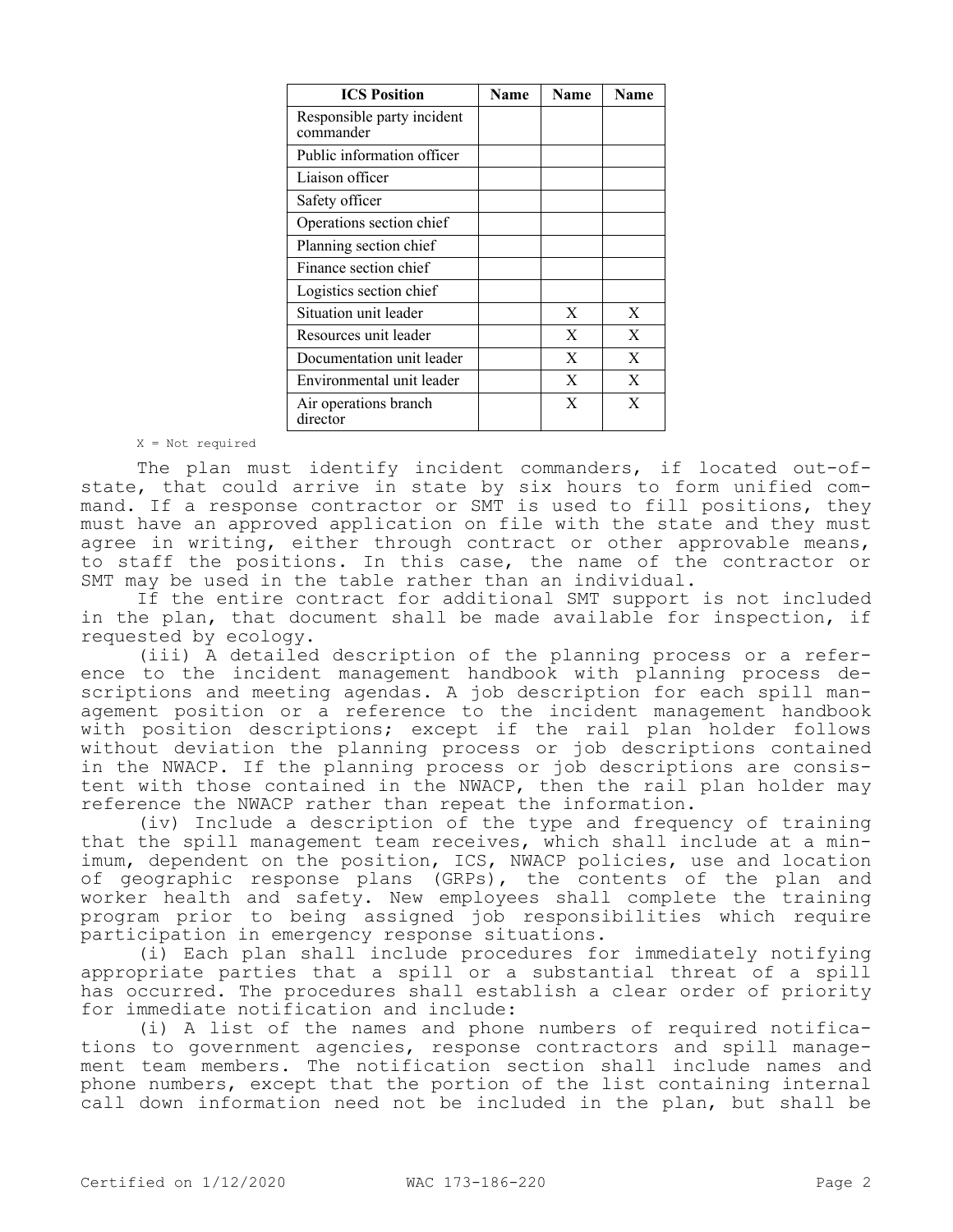available for review by ecology upon request and verified during spills and drills.

(ii) Identify the central reporting office or individuals responsible for implementing the notification process.

(iii) A form to document those notifications.

(j) Each plan shall contain the procedures to track and account for the entire volume of oil recovered and oily wastes generated and disposed of during spills. The responsible party shall provide waste disposal records to ecology upon request.

(k) Each plan shall state how an oil spill will be assessed for determining product type, potential spill volume, and environmental conditions including tides, currents, weather, river speed and initial trajectory as well as a safety assessment including air monitoring.

(i) Each plan shall list procedures that will be used to confirm the occurrence, and estimate the quantity and nature of the spill. An updated notification report is required if the initially reported estimated quantity or the area extent of the contamination changes significantly. Rail plan holders and responsible parties are required to document their initial spill actions and the plan shall include the forms that will be used for such documentation.

(ii) The plan shall contain a checklist that identifies significant steps used to respond to a spill, listed in a logical progression of response activities.

(l) Each plan shall include a description of the methods to be used to promptly assess spills with the potential to impact groundwater, including contact information in the plan for resources typically used to investigate, contain and remediate/recover spills to groundwater.

(m) Each plan shall include concise procedures to manage oil spill liability claims of damages to persons or property, public or private, for which a responsible party may be liable.

(n) Each plan shall include a description of the sensitive areas and a description of how environmental protection will be achieved, including containment, enhanced collection and diversion tactics.

(i) The plan shall include information on natural, cultural and economic resources, coastal and aquatic habitat types and sensitivity by season, breeding sites, presence of state or federally listed endangered or threatened species, and presence of commercial and recreational species, physical geographic features, including relative isolation of coastal regions, beach types, and other geological characteristics; public beaches, water intakes including both drinking and agricultural water supplies, private and public wells that supply drinking water, and marinas; shellfish resources, significant economic resources and vulnerable populations to be protected in the geographic area covered by the plan.

(ii) Identification of sensitive resources will not be limited to surface and shoreline species at risk from floating oil spills but will also consider water column and benthic species at risk from sunken, submerged, or nonfloating oil spills. Identification of waterway depths, water density, sediment load, sea floor or river bottom types, and response options based on those factors and risks from nonfloating oil spills.

(iii) The GRPs have been developed to meet these requirements and plans may refer to the NWACP to meet these requirements. If railroad facilities occur in areas where descriptions of the sensitive areas and a description of how environmental protection will be achieved do not exist, railroad plan holders will submit summary descriptions of